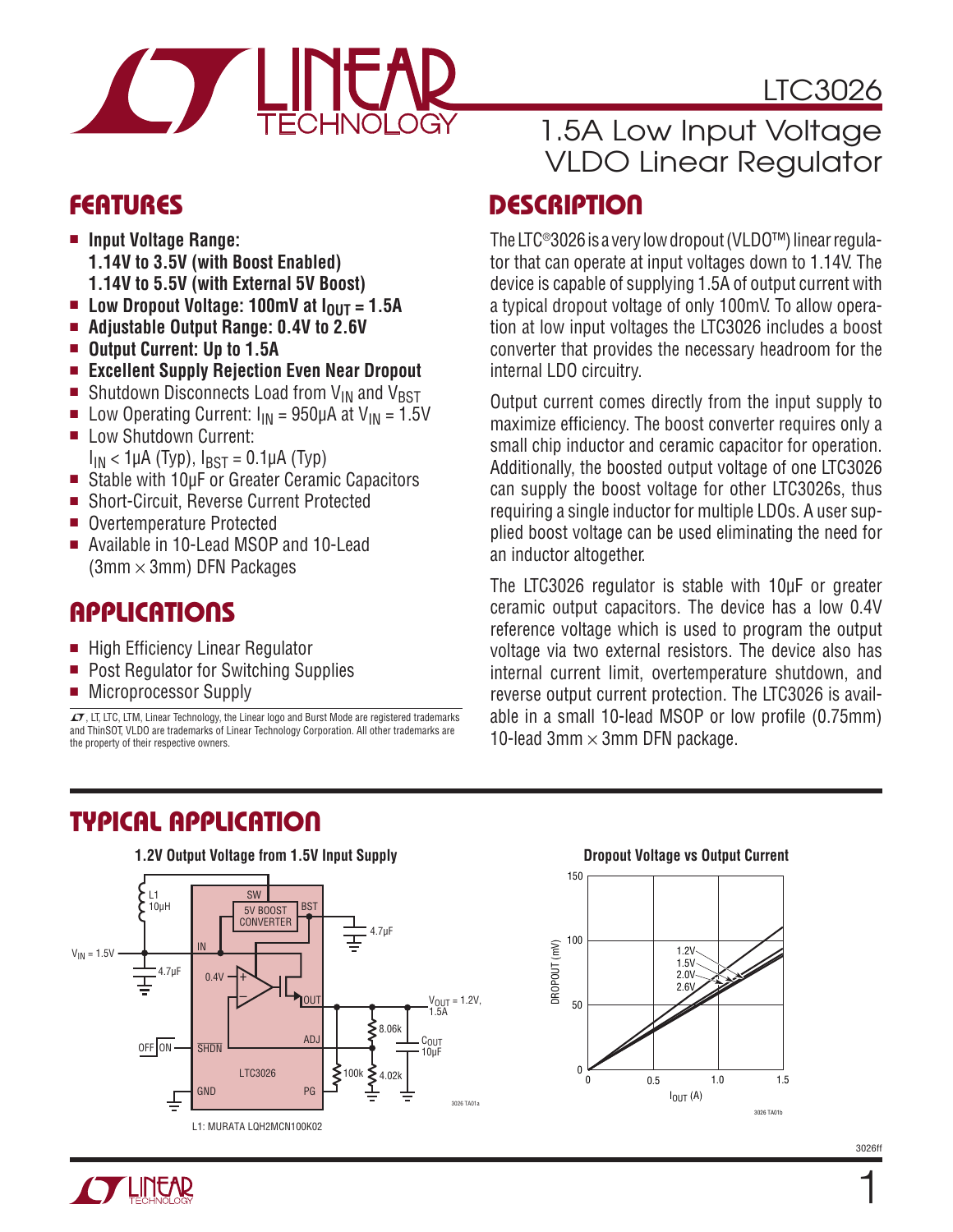# Absolute Maximum Ratings **(Note 1)**

| Output Short-Circuit Duration Indefinite        |  |
|-------------------------------------------------|--|
| <b>Operating Junction Temperature Range</b>     |  |
|                                                 |  |
|                                                 |  |
| Lead Temperature (MSE, Soldering, 10 sec) 300°C |  |

# Pin Configuration



# ORDER INFORMATION

| <b>LEAD FREE FINISH</b>  | <b>TAPE AND REEL</b> | <b>PART MARKING</b> | <b>PACKAGE DESCRIPTION</b>             | <b>TEMPERATURE RANGE</b>            |
|--------------------------|----------------------|---------------------|----------------------------------------|-------------------------------------|
| LTC3026EDD#PBF           | LTC3026EDD#TRPBF     | LBHW                | 10-Lead (3mm $\times$ 3mm) Plastic DFN | $-40^{\circ}$ C to 125 $^{\circ}$ C |
| ITC3026IDD#PBF           | LTC3026IDD#TRPBF     | <b>LBHW</b>         | 10-Lead (3mm $\times$ 3mm) Plastic DFN | $-40^{\circ}$ C to 125 $^{\circ}$ C |
| LTC3026EMSE#PBF          | LTC3026EMSE#TRPBF    | <b>LTBJB</b>        | 10-Lead Plastic MSOP                   | $-40^{\circ}$ C to 125 $^{\circ}$ C |
| LTC3026IMSE#PBF          | LTC3026IMSE#TRPBF    | <b>LTBJB</b>        | 10-Lead Plastic MSOP                   | $-40^{\circ}$ C to 125 $^{\circ}$ C |
| <b>LEAD BASED FINISH</b> | <b>TAPE AND REEL</b> | <b>PART MARKING</b> | <b>PACKAGE DESCRIPTION</b>             | <b>TEMPERATURE RANGE</b>            |
| LTC3026EDD               | LTC3026EDD#TR        | <b>LBHW</b>         | 10-Lead (3mm $\times$ 3mm) Plastic DFN | $-40^{\circ}$ C to 125 $^{\circ}$ C |
| LTC3026IDD               | LTC3026IDD#TR        | LBHW                | 10-Lead (3mm $\times$ 3mm) Plastic DFN | $-40^{\circ}$ C to 125 $^{\circ}$ C |
| LTC3026EMSE              | LTC3026EMSE#TR       | LTBJB               | 10-Lead Plastic MSOP                   | $-40^{\circ}$ C to 125 $^{\circ}$ C |
| LTC3026IMSE              | LTC3026IMSE#TR       | <b>LTBJB</b>        | 10-Lead Plastic MSOP                   | $-40^{\circ}$ C to 125 $^{\circ}$ C |

Consult LTC Marketing for parts specified with wider operating temperature ranges.

For more information on lead free part marking, go to: http://www.linear.com/leadfree/

For more information on tape and reel specifications, go to: http://www.linear.com/tapeandreel/

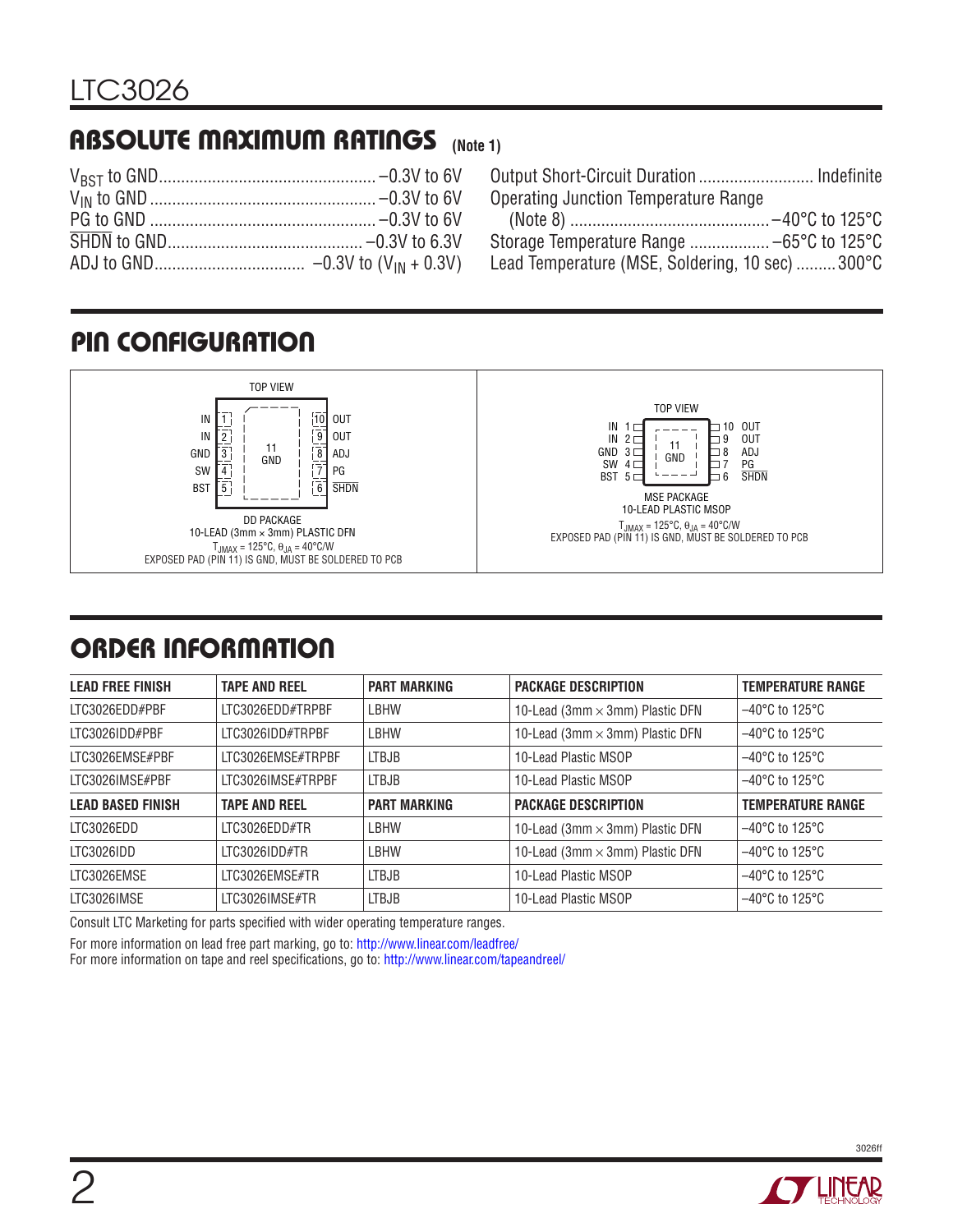### Electrical Characteristics **(BOOST ENABLED, LSW = 10µH)**

**The** l **denotes the specifications which apply over the full operating junction temperature range, otherwise specifications are at**  T<sub>J</sub> = 25°C. V<sub>IN</sub> = 1.5V, V<sub>OUT</sub> = 1.2V, C<sub>IN</sub> = C<sub>BST</sub> = 4.7µF, C<sub>OUT</sub> = 10µF (all capacitors ceramic) unless otherwise noted.

| <b>SYMBOL</b>    | <b>PARAMETER</b>                                                             | <b>CONDITIONS</b>                                                                                                                                                                                                                                                                                                                                                                                                                                                                                              | <b>MIN</b> | <b>TYP</b>                | <b>MAX</b> | <b>UNITS</b>         |
|------------------|------------------------------------------------------------------------------|----------------------------------------------------------------------------------------------------------------------------------------------------------------------------------------------------------------------------------------------------------------------------------------------------------------------------------------------------------------------------------------------------------------------------------------------------------------------------------------------------------------|------------|---------------------------|------------|----------------------|
| $V_{\text{IN}}$  | <b>Operating Voltage</b>                                                     | (Note 2)                                                                                                                                                                                                                                                                                                                                                                                                                                                                                                       | 1.14       |                           | 3.5        | V                    |
| $I_{IN}$         | <b>Operating Current</b>                                                     | $I_{\text{OUT}} = 0$ mA, $V_{\text{OUT}} = 0.8$ V, $V_{\overline{\text{SHDN}}} = V_{\text{IN}}$ , $V_{\text{IN}} = 1.2$ V<br>$I_{\text{OUT}} = 0$ mA, $V_{\text{OUT}} = 1.2V$ , $V_{\overline{\text{SHDN}}} = V_{\text{IN}}$ , $V_{\text{IN}} = 1.5V$<br>$I_{\text{OUT}} = 0$ mA, $V_{\text{OUT}} = 1.2V$ , $V_{\overline{\text{SHDN}}} = V_{\text{IN}}$ , $V_{\text{IN}} = 2.5V$<br>$I_{\text{OUT}} = 0$ mA, $V_{\text{OUT}} = 1.2$ V, $V_{\overline{\text{SHDN}}} = V_{\text{IN}}$ , $V_{\text{IN}} = 3.5$ V |            | 1160<br>950<br>640<br>400 |            | μA<br>μA<br>μA<br>μA |
| <b>INSHON</b>    | <b>Shutdown Current</b>                                                      | $V_{\overline{\text{SHDN}}}$ = 0V, $V_{\text{IN}}$ = 3.5V                                                                                                                                                                                                                                                                                                                                                                                                                                                      |            | 0.6                       | 20         | μA                   |
|                  | <b>Inductor Size Requirement</b><br><b>Inductor Peak Current Requirement</b> |                                                                                                                                                                                                                                                                                                                                                                                                                                                                                                                | 4.7<br>150 | 10                        | 40         | μH<br>mA             |
| V <sub>BST</sub> | Boost Output Voltage Range                                                   | $V_{\overline{\text{SHDN}}} = V_{\text{IN}}$                                                                                                                                                                                                                                                                                                                                                                                                                                                                   | 4.8        | 5                         | 5.2        | V                    |
| VBSTUVLO         | Boost Undervoltage Lockout                                                   |                                                                                                                                                                                                                                                                                                                                                                                                                                                                                                                | 4.0        | 4.2                       | 4.4        | V                    |
|                  | Boost Output Drive (Note 3)                                                  | $V_{IN}$ < 1.4V<br>$V_{IN} \ge 1.4V$                                                                                                                                                                                                                                                                                                                                                                                                                                                                           |            | 10                        |            | mA<br>mA             |

#### **(BOOST DISABLED, V<sub>SW</sub> = 0V or Floating)**

The  $\bullet$  denotes the specifications which apply over the full operating junction temperature range, otherwise specifications are at  $T_J = 25^{\circ}$ C. V<sub>IN</sub> = 1.5V, V<sub>OUT</sub> = 1.2V, V<sub>BST</sub> = 5V, C<sub>IN</sub> = C<sub>BST</sub> = 1µF, C<sub>OUT</sub> = 10µF (all capacitors ceramic) unless otherwise noted.

| <b>SYMBOL</b>    | <b>PARAMETER</b>                 | <b>CONDITIONS</b>                                                                                               | <b>MIN</b> | <b>TYP</b> | <b>MAX</b> | <b>UNITS</b> |
|------------------|----------------------------------|-----------------------------------------------------------------------------------------------------------------|------------|------------|------------|--------------|
| $V_{\text{IN}}$  | <b>Operating Voltage</b>         | (Note 2)                                                                                                        | 1.14       |            | 5.5        | $\vee$       |
| <sub>IN</sub>    | <b>Operating Current</b>         | $I_{\text{OUT}} = 100 \mu A$ , $V_{\overline{\text{SHDN}}} = V_{\text{IN}}$ , 1.2V $\leq V_{\text{IN}} \leq 5V$ |            | 95         | 200        | μA           |
| <b>INSHDN</b>    | <b>Shutdown Current</b>          | $V_{\overline{\text{SHDN}}}$ = 0V, $V_{\text{IN}}$ = 3.5V                                                       |            | 0.6        | 20         | μA           |
| V <sub>BST</sub> | Boost Operating Voltage (Note 7) | $V_{\overline{\text{SHDN}}} = V_{\text{IN}}$                                                                    | 4.5        | 5          | 5.5        | $\vee$       |
| VBSTUVLO         | Undervoltage Lockout             |                                                                                                                 | 4.0        | 4.25       | 4.4        | $\vee$       |
| $I_{\text{BST}}$ | <b>Boost Operating Current</b>   | $V_{\text{OUT}} = 100 \mu\text{A}$ , $V_{\overline{\text{SHDN}}} = V_{\text{IN}}$                               |            | 175        | 275        | μA           |
| <b>IBSTSHDN</b>  | <b>Boost Shutdown Current</b>    | $V_{\overline{SHDN}} = 0V$                                                                                      |            |            | 5          | μA           |

#### **(BOOST ENABLED or DISABLED)**

The  $\bullet$  denotes the specifications which apply over the full operating junction temperature range, otherwise specifications are at  $T_J$  = 25°C. V<sub>IN</sub> = 1.5V, V<sub>OUT</sub> = 1.2V, C<sub>IN</sub> = C<sub>BST</sub> = 1µF, C<sub>OUT</sub> = 10µF (all capacitors ceramic) unless otherwise noted.

| <b>SYMBOL</b> | <b>PARAMETER</b>                    | <b>CONDITIONS</b>                                                                                                                                                                                                                                                                                                                                   |           | <b>MIN</b>     | <b>TYP</b> | <b>MAX</b>     | <b>UNITS</b>                   |
|---------------|-------------------------------------|-----------------------------------------------------------------------------------------------------------------------------------------------------------------------------------------------------------------------------------------------------------------------------------------------------------------------------------------------------|-----------|----------------|------------|----------------|--------------------------------|
| VADJ          | Regulation Voltage (Note 5)         | $1 \text{mA} \leq I_{\text{OUT}} \leq 1.5 \text{A}$ , $1.14 \text{V} \leq V_{\text{IN}} \leq 3.5 \text{V}$ , $V_{\text{BST}} = 5 \text{V}$ , $V_{\text{OUT}} = 0.8 \text{V}$<br>$1 \text{mA} \leq I_{\text{OUT}} \leq 1.5 \text{A}, 1.14 \text{V} \leq V_{\text{IN}} \leq 3.5 \text{V}, V_{\text{BST}} = 5 \text{V}, V_{\text{OUT}} = 0.8 \text{V}$ | $\bullet$ | 0.397<br>0.395 | 0.4<br>0.4 | 0.403<br>0.405 | V<br>V                         |
| <b>OUT</b>    | <b>Programming Range</b>            |                                                                                                                                                                                                                                                                                                                                                     |           | 0.4            |            | 2.6            | V                              |
|               | Dropout Voltage (Note 6)            | $V_{IN}$ = 1.5V, $V_{ADJ}$ = 0.38, $I_{OUT}$ = 1.5A                                                                                                                                                                                                                                                                                                 |           |                | 100        | 250            | mV                             |
| $I_{ADJ}$     | <b>ADJ Input Current</b>            | $V_{ADJ} = 0.4V$                                                                                                                                                                                                                                                                                                                                    |           | $-100$         |            | 100            | nA                             |
| $I_{OUT}$     | <b>Continuous Output Current</b>    | $V_{\overline{\text{SHDN}}} = V_{\text{IN}}$                                                                                                                                                                                                                                                                                                        |           | 1.5            |            |                | A                              |
| <b>LIM</b>    | <b>Output Current Current Limit</b> |                                                                                                                                                                                                                                                                                                                                                     |           |                | 3          |                | A                              |
| $e_n$         | <b>Output Voltage Noise</b>         | $= 10$ Hz to 100kHz, $I_1 = 800$ mA<br><b>Boost Disabled</b><br><b>Boost Enabled</b>                                                                                                                                                                                                                                                                |           |                | 110<br>210 |                | $\mu V_{RMS}$<br>$\mu V_{RMS}$ |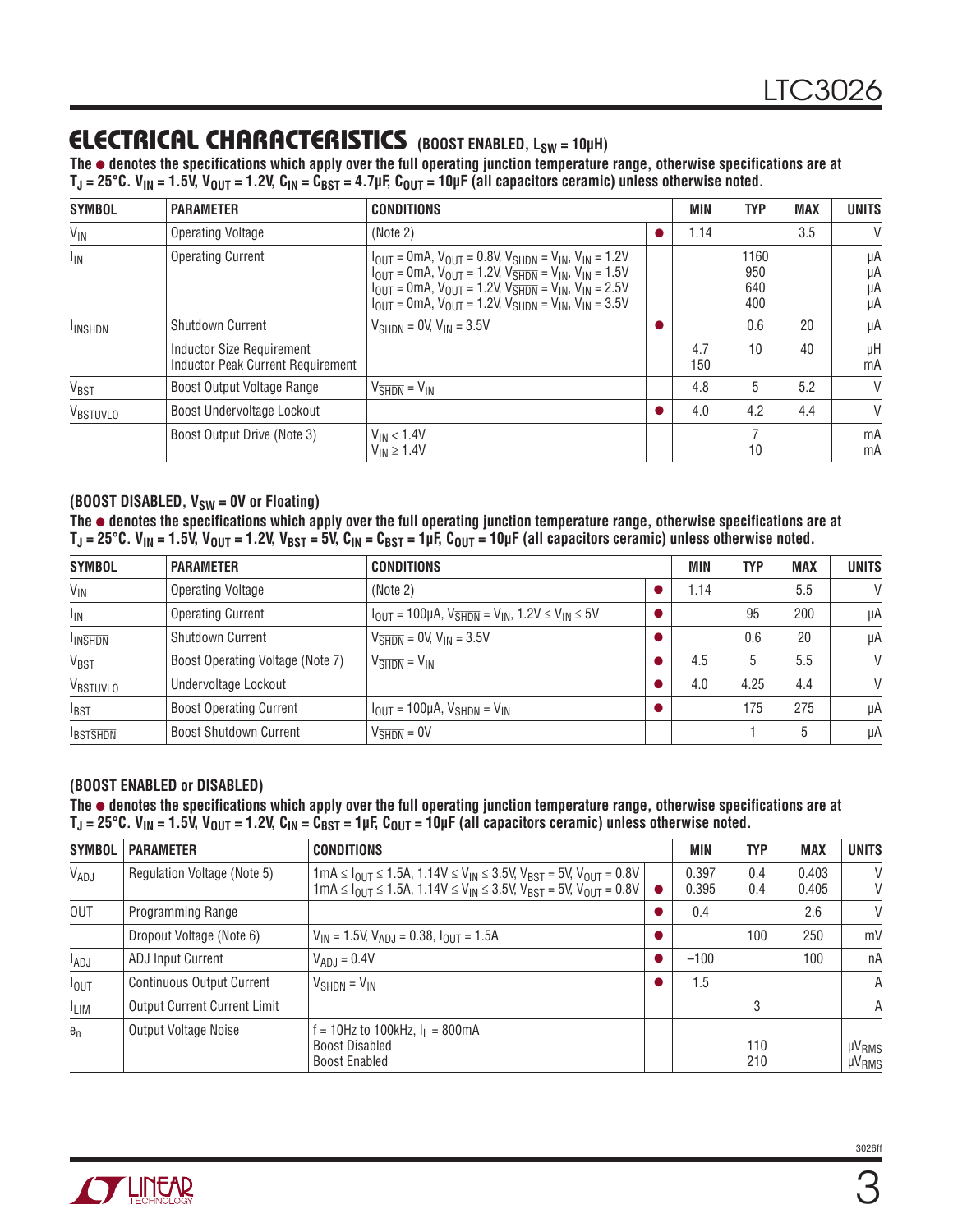# electrical characteristics **(BOOST ENABLED or DISABLED)**

**The** l **denotes the specifications which apply over the full operating junction temperature range, otherwise specifications are at TJ = 25°C. VIN = 1.5V, VOUT = 1.2V, CIN = CBST = 1µF, COUT = 10µF (all capacitors ceramic) unless otherwise noted.**

| <b>SYMBOL</b>  | <b>PARAMETER</b>               | <b>CONDITIONS</b>                                         |           | <b>MIN</b>     | <b>TYP</b>   | <b>MAX</b>   | <b>UNITS</b>                   |
|----------------|--------------------------------|-----------------------------------------------------------|-----------|----------------|--------------|--------------|--------------------------------|
| <b>VIHSHDN</b> | <b>SHDN</b> Input High Voltage | $1.14V \le V_{IN} \le 3.5V$<br>$3.5V \le V_{IN} \le 5.5V$ |           | 1.0<br>1.2     |              |              | V<br>V                         |
| <b>VILSHDN</b> | <b>SHDN</b> Input Low Voltage  | $1.14V \le V_{IN} \le 5.5V$                               | $\bullet$ |                |              | 0.4          | V                              |
| <b>IHSHDN</b>  | <b>SHDN</b> Input High Current | $\overline{\text{SHDN}} = \text{V}_{\text{IN}}$           |           | $-$            |              |              | μA                             |
| <b>ILSHDN</b>  | <b>SHDN Input Low Current</b>  | $\overline{SHDN} = 0V$                                    |           | $-$            |              |              | μA                             |
| VOLPG          | <b>PG Output Low Voltage</b>   | $I_{PG} = 2mA$                                            | $\bullet$ |                | 0.1          | 0.4          | V                              |
| $I_{OHPG}$     | PG Output High Leakage Current | $V_{PG} = 5.5V$                                           |           |                | 0.01         |              | μA                             |
| PG             | Output Threshold (Note 4)      | PG High to Low<br>PG Low to High                          |           | $-12$<br>$-10$ | $-9$<br>$-1$ | $-6$<br>$-4$ | $\frac{0}{0}$<br>$\frac{0}{0}$ |

**Note 1:** Stresses beyond those listed under Absolute Maximum Ratings may cause permanent damage to the device. Exposure to any Absolute Maximum Rating condition for extended periods may affect device reliability and lifetime. This IC has overtemperature protection that is intended to protect the device during momentary overload conditions. Junction temperatures will exceed 125°C when overtemperature is active. Continuous operation above the specified maximum operating junction temperature may impair device reliability.

**Note 2:** Minimum Operating Voltage required for regulation is:

 $V_{IN} \geq V_{OUT(MIN)} + V_{DROPOUT}$ 

**Note 3:** When using BST to drive loads other than LTC3026s, the load must be high impedance during start-up (i.e. prior to PG going high).

**Note 4:** PG threshold expressed as a percentage difference from the " $V_{AD,I}$  Regulation Voltage" as given in the table.

**Note 5:** Operating conditions are limited by maximum junction temperature. The regulated output voltage specification will not apply for all possible combinations of input voltage and output current. When operating at maximum input voltage, the output current range must be limited. When operating at maximum output current, the input voltage range must be limited. **Note 6:** Dropout voltage is minimum input to output voltage differential needed to maintain regulation at a specified output current. In dropout, the output voltage will be equal to  $V_{IN} - V_{DROPOUT}$ .

**Note 7:** To maintain correct regulation

 $V_{\text{OUT}} \leq V_{\text{BST}} - 2.4V$ 

**Note 8:** The LTC3026 is tested under pulsed load conditions such that  $T_J \approx T_A$ . The LTC3026E is guaranteed to meet specifications from 0°C to 125°C junction temperature. Specifications over the –40°C to 125°C operating junction temperature range are assured by design, characterization and correlation with statistical process controls. The LTC3026I is guaranteed over the -40°C to 125°C operating junction temperature range. Note that the maximum ambient temperature consistent with these specifications is determined by specific operating conditions in conjunction with board layout, the rated package thermal impedance and other environmental factors. The junction temperature (T<sub>J</sub>, in  $\degree$ C) is calculated from the ambient temperature (T<sub>A</sub>, in  $\degree$ C) and power dissipation ( $P_D$ , in watts) according to the formula:

 $T_J = T_A + (P_D \cdot \theta_{JA})$ , where  $\theta_{JA}$  (in °C/W) is the package thermal impedance.

# Typical Performance Characteristics



#### **BST Supply Current with Boost Converter Disabled**



#### **IN Supply Current with Boost Converter Disabled**



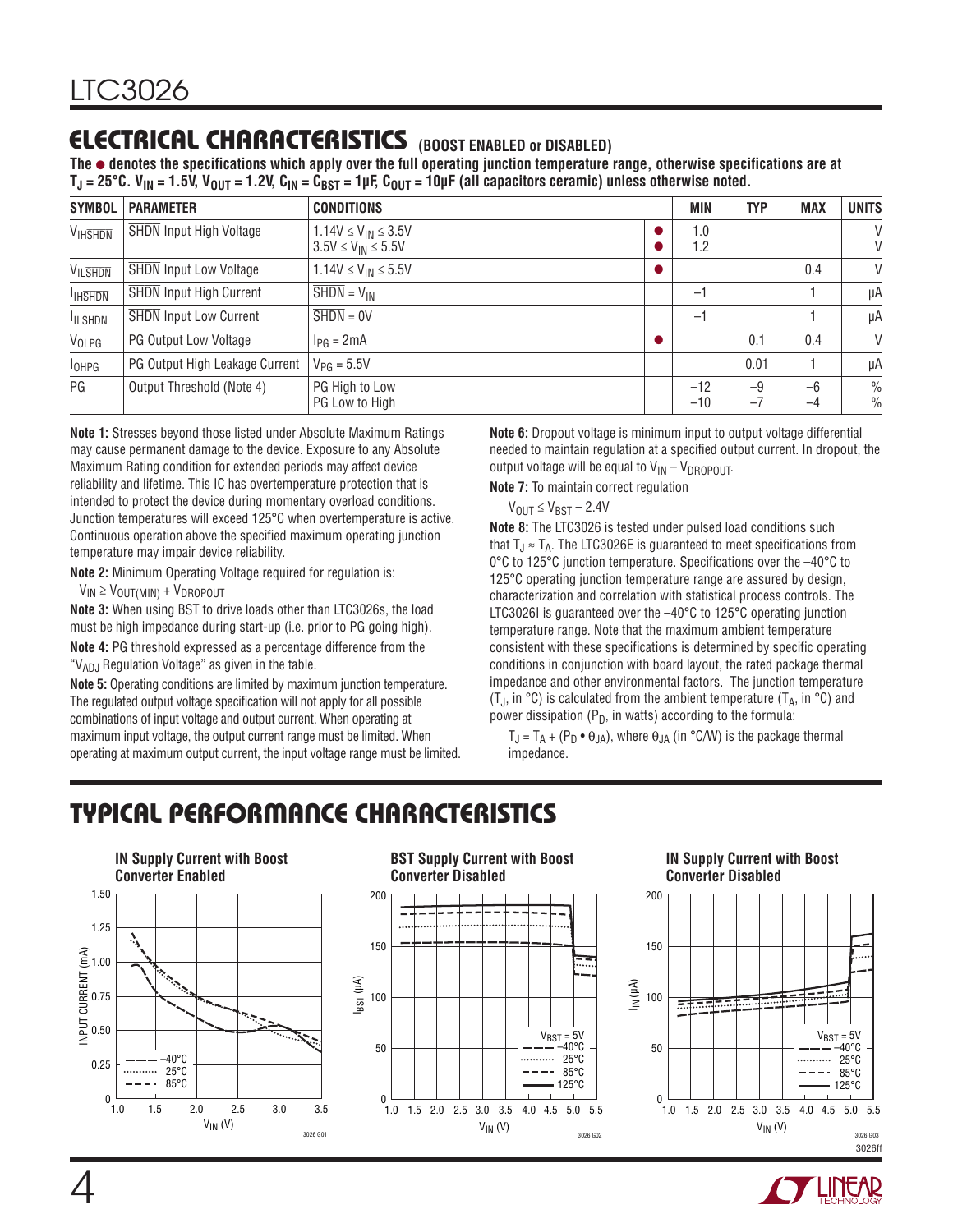## Typical Performance Characteristics

3026 G10

1.0

1.0

 $V_{IN}$  (V)

2 3 4 5 6



3026 G11

–50

2.02

 $V_{IN}$  (V)

1.5 2.0 2.5 3.0 3.5

3026ff 3026 G12

TEMPERATURE (°C)

–25 0 25 50 75 100 125



1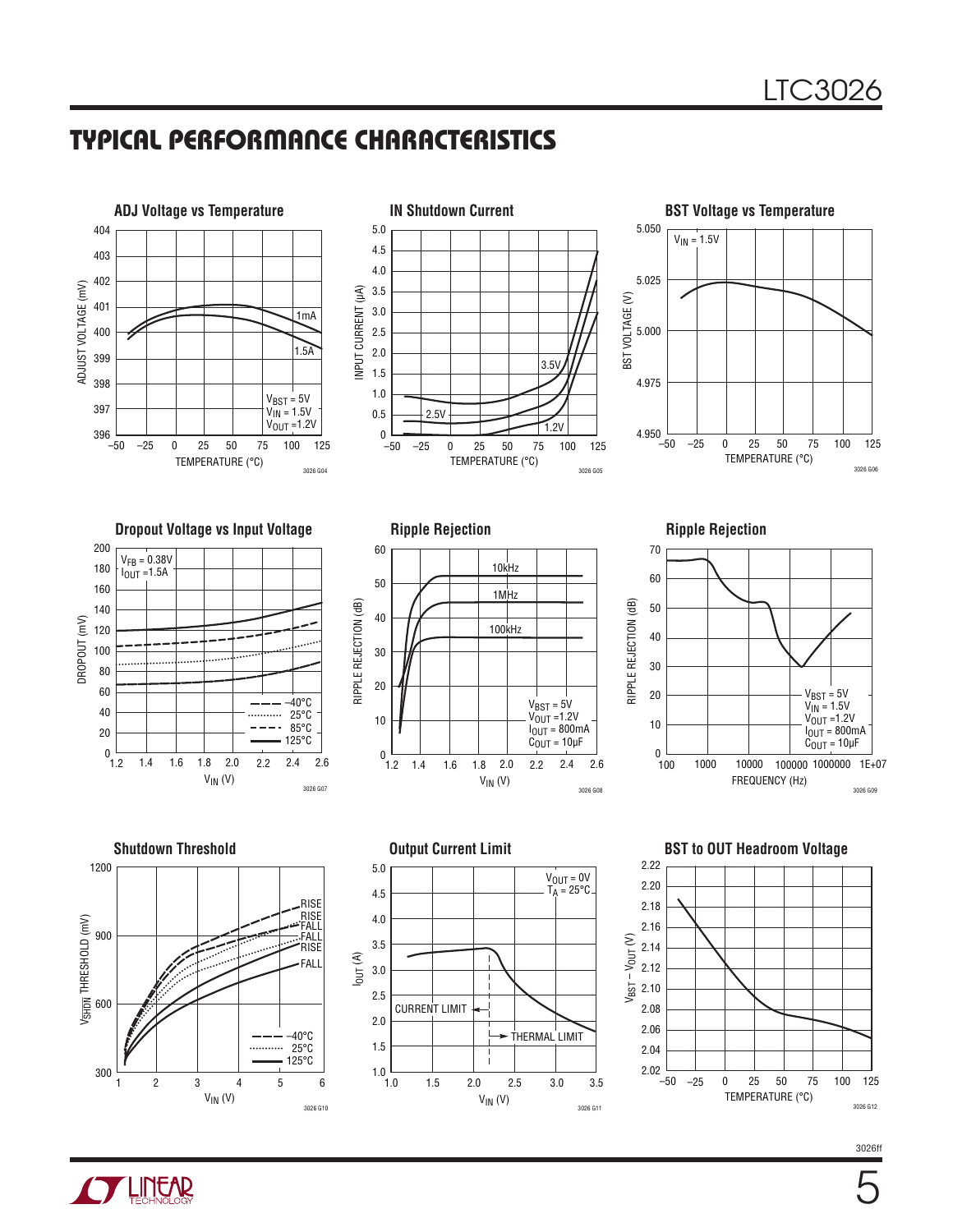# Typical Performance Characteristics





**Output Load Transient Response** 



**IN Supply Transient Response BST/OUT Start-Up**











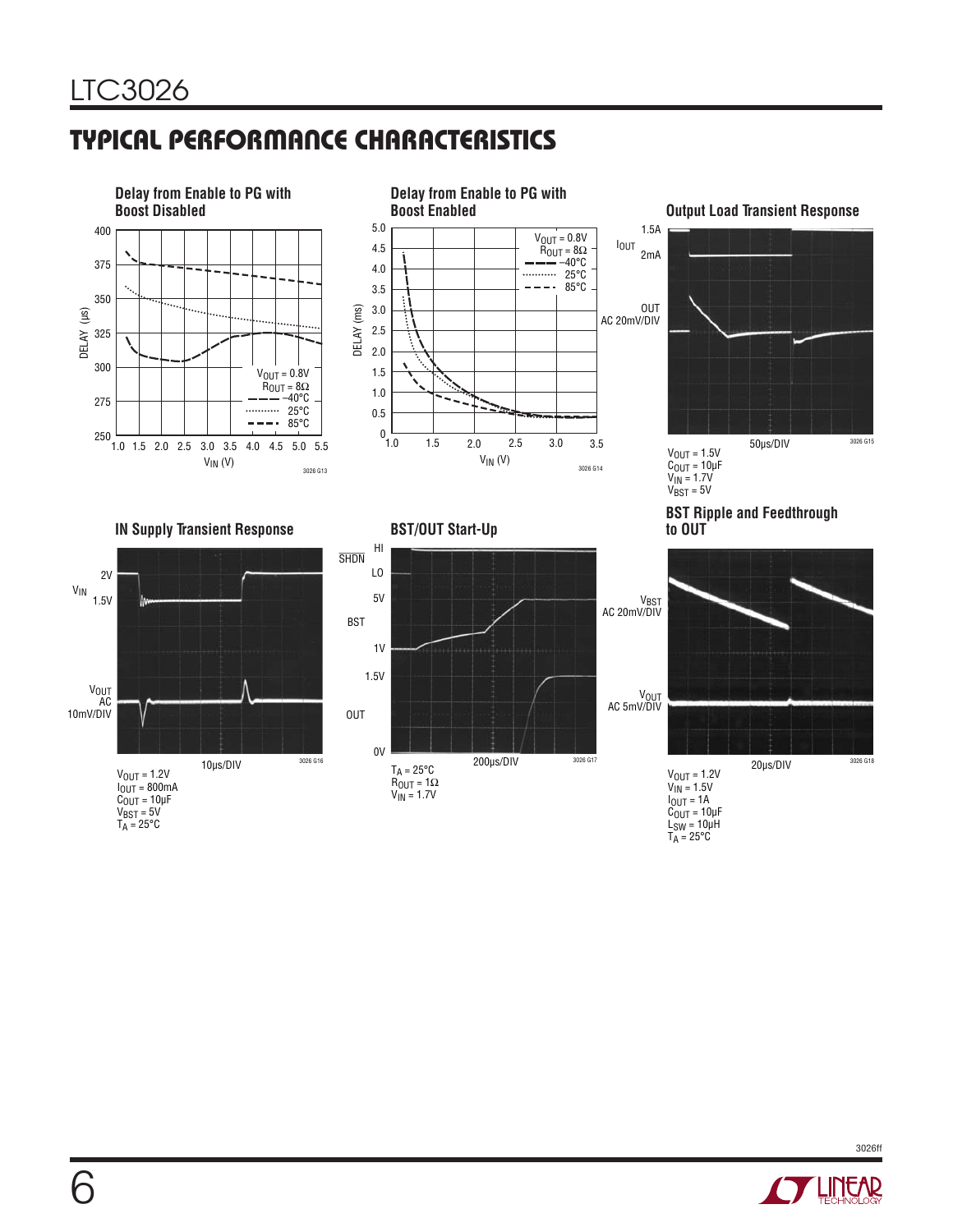## Pin Functions

**IN (Pins 1, 2):** Input Supply Voltage. Output load current is supplied directly from IN. The IN pin should be locally bypassed to ground if the LTC3026 is more than a few inches away from another source of bulk capacitance. In general, the output impedance of a battery rises with frequency, so it is usually advisable to include an input bypass capacitor when supplying IN from a battery. A capacitor in the range of 0.1µF to 4.7µF is usually sufficient.

**GND (Pin 3, Exposed Pad Pin 11):** Ground and Heat Sink. Connect the exposed pad to the PCB ground plane or large pad for optimum thermal performance.

**SW (Pin 4):** Boost Switching Pin. This is the boost converter switching pin. A 4.7µH to 40µH inductor able to handle a peak current of 150mA is connected from this pin to  $V_{\text{IN}}$ . The boost converter can be disabled by floating this pin. This allows the use of an external boosted supply from a second LTC3026 or other source. See Operating with Boost Converter Disabled section for more information.

**BST (Pin 5):** Boost Output Voltage Pin. With boost converter enabled bypass the BST pin with a ≥4.7µF low ESR ceramic capacitor to GND ( $C_{\text{RST}}$ ). BST does not load  $V_{\text{IN}}$ when in shutdown, but is diode connected to IN through the external inductor, thus, will not go to ground with  $V_{IN}$ present. Users should not present any loads to the BST pin (with boost enabled) until PG signals that regulation has been achieved. When providing an external BST voltage (i.e. boost converter disabled) a 1µF low ESR ceramic capacitor can be used.

**SHDN (Pin 6):** Shutdown Input Pin, Active Low. This pin is used to put the LTC3026 into shutdown. The SHDN pin current is typically less than 10nA. The SHDN pin cannot be left floating and must be tied to a valid logic level (such as IN) if not used.

**PG (Pin 7):** Power Good Pin. When PG is high impedance OUT is in regulation, and low impedance when OUT is in shutdown or out of regulation.

**ADJ (Pin 8):** Output Adjust Pin. This is the input to the error amplifier. It has a typical bias current of 0.1nA flowing into the pin. The ADJ pin reference voltage is 0.4V referenced to ground. The output voltage range is 0.4V to 2.6V and is typically set by connecting ADJ to a resistor divider from OUT to GND. See Figure 2.

**OUT (Pins 9, 10):** Regulated Output Voltage. The OUT pins supply power to the load. A minimum output capacitance of 5µF is required to ensure stability. Larger output capacitors may be required for applications with large transient loads to limit peak voltage transients. See the Applications Information section for more information on output capacitance.

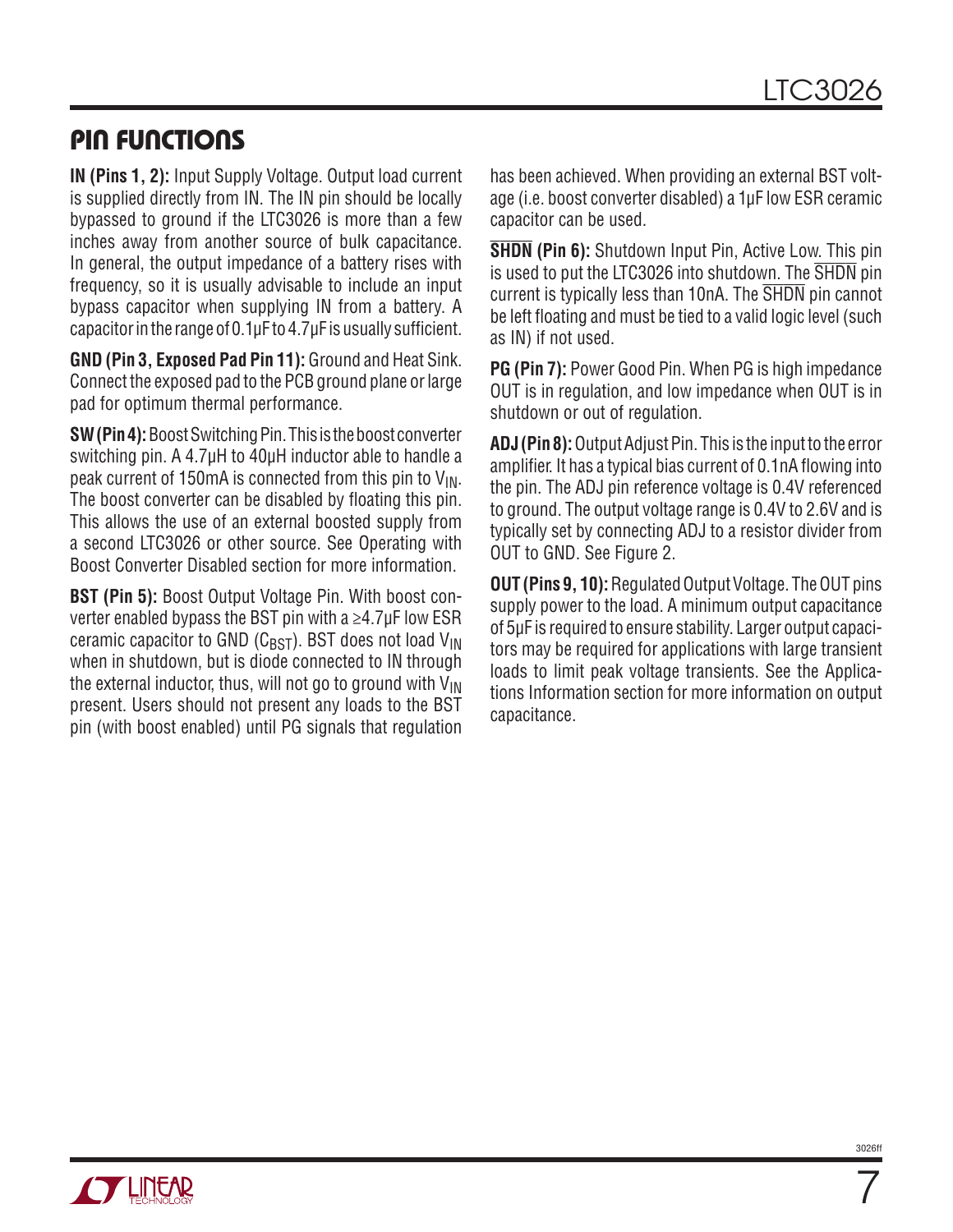# **BLOCK DIAGRAM**



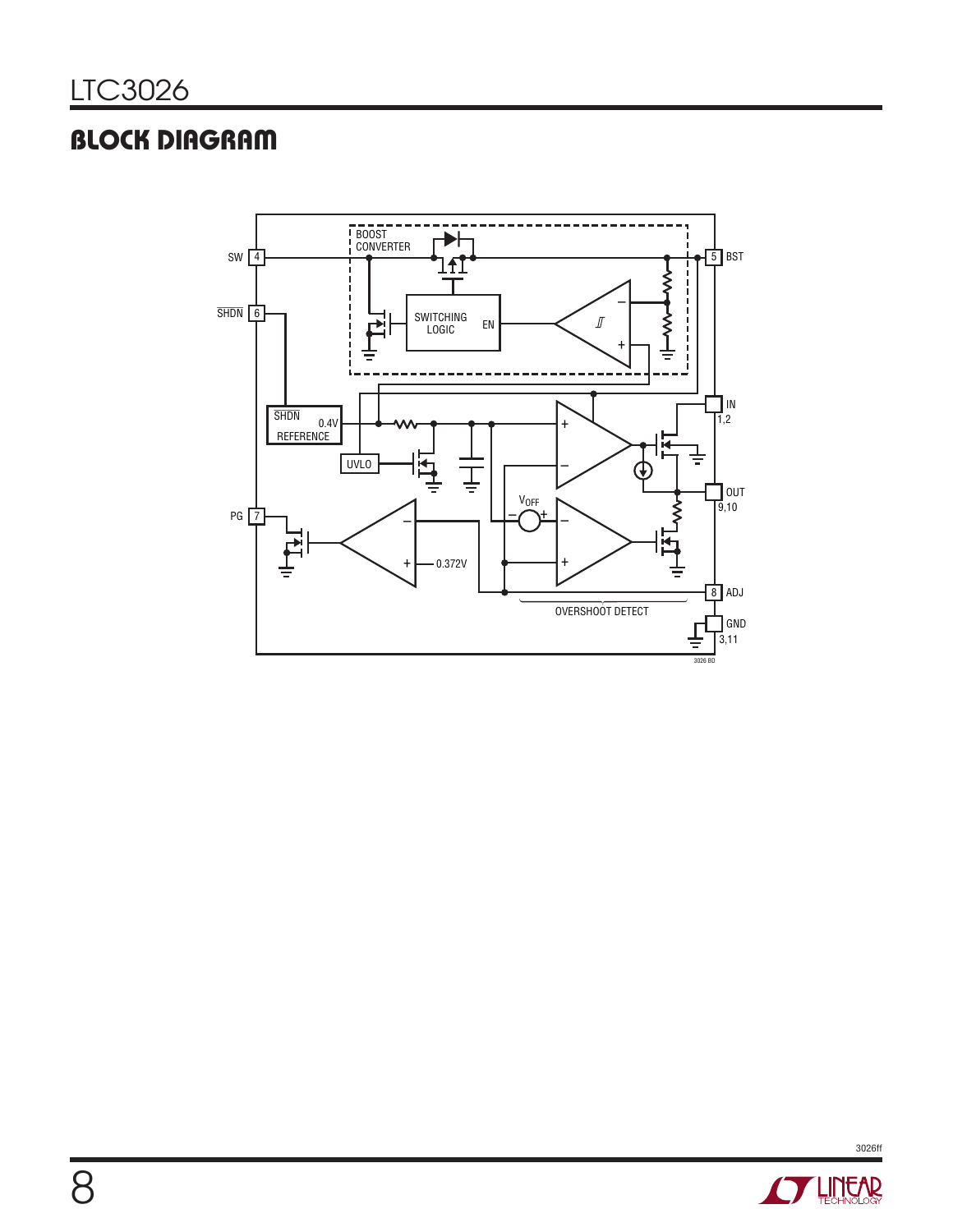The LTC3026 is a VLDO (very low dropout) linear regulator which operates from input voltages as low as 1.14V. The LDO uses an internal NMOS transistor as the pass device in a source-follower configuration. The BST pin provides the higher supply necessary for the LDO circuitry while the output current comes directly from the IN input for high efficiency regulation. The BST pin can either be supplied off-chip by an external 5V source or it can be generated through the internal boost converter of the LTC3026.

### **Boost Converter Operation**

For applications where an external 5V supply is not available, the LTC3026 contains an internal boost converter to produce the necessary 5V supply for the LDO. The boost converter utilizes Burst Mode® operation to achieve high efficiency for the relatively low current levels needed for the LDO circuitry. The boost converter requires only a small chip inductor between the IN and SW pins and a small 4.7µF capacitor at BST.

The operation of the boost converter is described as follows. During the first half of the switching cycle, an internal NMOS switch between SW and GND turns on, ramping the inductor current. A peak comparator senses when the inductor current reaches 100mA, at which point the NMOS is turned off and an internal PMOS between SW and BST turns on, transferring the inductor current to the BST pin. The PMOS switch continues to deliver power to BST until the inductor current approaches zero, at which point the PMOS turns off and the NMOS turns back on, repeating the switching cycle.

A burst comparator with hysteresis monitors the voltage on the BST pin. When BST is above the upper threshold of the comparator, no switching occurs. When BST falls below the comparator's lower threshold, switching commences and the BST pin gets charged. The upper and lower thresholds of the burst comparator are set to maintain a 5V supply at BST with approximately 40mV to 50mV of ripple.

Care must be taken not to short the BST pin to GND, since the body diode of the internal PMOS transistor connects the BST and SW pins. Shorting BST to GND with an inductor connected between IN and SW can ramp the inductor current to destructive levels, potentially destroying the inductor and/or the part.

### **Operating with Boost Converter Disabled**

The LTC3026 has an option to disable the internal boost converter. With the boost converter disabled, the LTC3026 becomes a bootstrapped device and the BST pin must be driven by an external 5V supply, or driven by the BST pin of a second LTC3026 with the boost converter enabled. The recommended method for disabling the boost converter is to simply float the SW pin. With the SW pin floating no energy can be transferred to BST which effectively disables the boost converter.

A single LTC3026 boost converter can be used to drive multiple bootstrapped LTC3026s with the internal boost converters disabled. Thus a single inductor can be used to power two (or possibly more) functioning LTC3026s. In cases where all LTC3026s have the same input supply (IN) the internal boost converters of the bootstrapped LTC3026s can be disabled by floating the SW pin. If the LTC3026s are not all connected to the same input supply then the internal boost converters of the bootstrapped LTC3026s are disabled by floating the SW pin.

#### **LDO Operation**

An undervoltage lockout comparator (UVLO) senses the BST pin voltage to ensure that the bias supply for the LDO is greater than 4.2V before enabling the LDO. If BST is below 4.2V, the UVLO shuts down the LDO, and OUT is pulled to GND through the external divider.

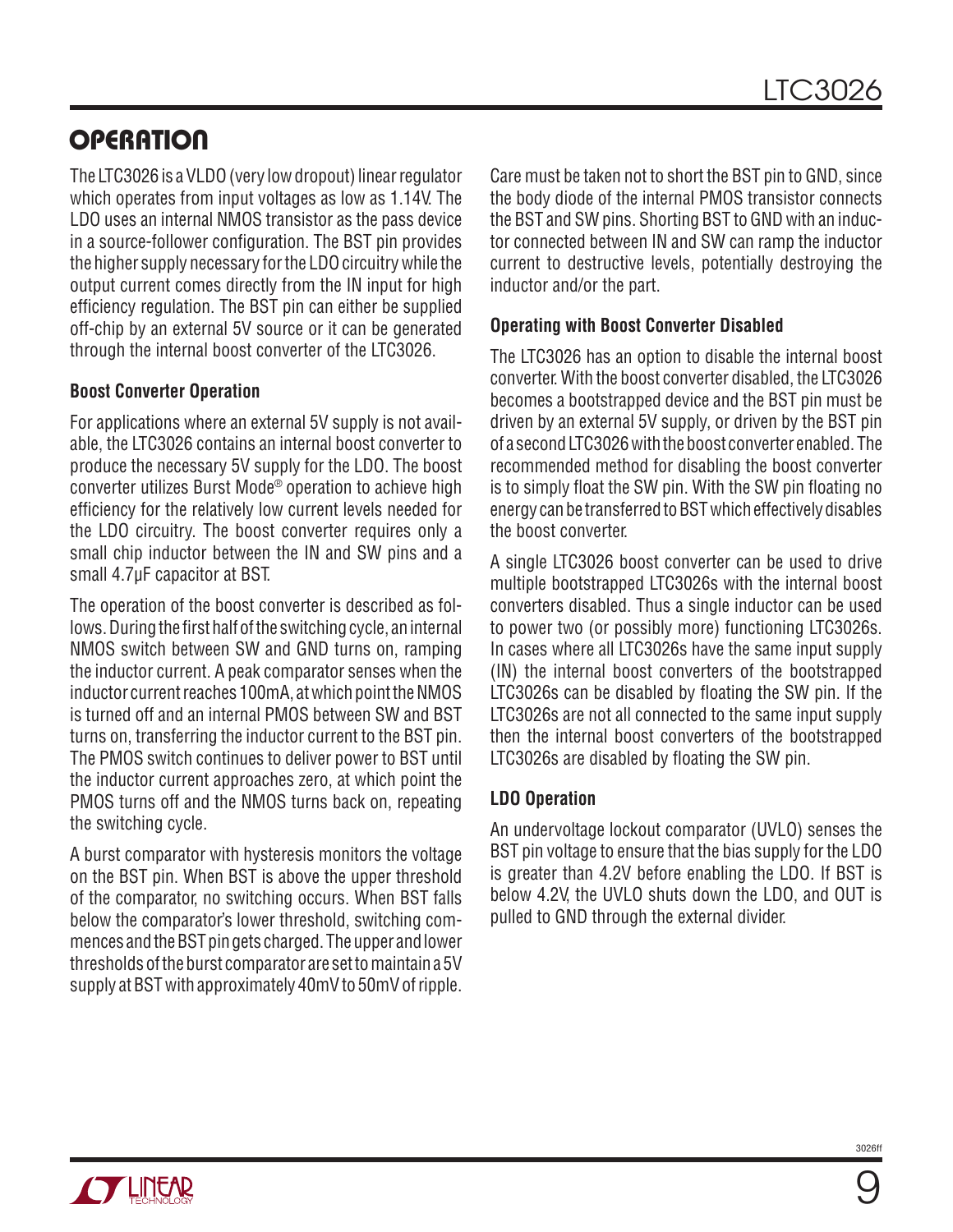# LTC3026

# **OPERATION**

The LDO provides a high accuracy output capable of supplying 1.5A of output current with a typical dropout voltage of only 100mV. A single ceramic capacitor as small as 10µF is all that is required for output bypassing. A low reference voltage allows the LTC3026 output to be programmed to much lower voltages than available in common LDOs (range of 0.4V to 2.6V).

The devices also include current limit and thermal overload protection, and will survive an output short-circuit indefinitely. The fast transient response of the follower output stage overcomes the traditional trade-off between dropout voltage, quiescent current and load transient response inherent in most LDO regulator architectures, see Figure 1. **Figure 2. Soft-Start with Boost Disable**



**Figure 1. Output Load Step Response**

The LTC3026 also includes a soft-start feature to prevent excessive current flow at  $V_{IN}$  during start-up. When the LDO is enabled, the soft-start circuitry gradually increases the LDO reference voltage from 0V to 0.4V over a period of approximately 200µs, see Figure 2.



### **Adjustable Output Voltage**

The output voltage is set by the ratio of two external resistors as shown in Figure 3. The device servos the output to maintain the ADJ pin voltage at 0.4V (referenced to ground). Thus, the current in R1 is equal to 0.4V/R1. For good transient response, stability and accuracy the current in R1 should be at least 80µA, thus, the value of R1 should be no greater than 5k. The current in R2 is the current in R1 plus the ADJ pin bias current. Since the ADJ pin bias current is typically <10nA it can be ignored in the output voltage calculation. The output voltage can be calculated using the formula in Figure 3. Note that in shutdown the output is turned off and the divider current will be zero once  $C_{\text{OUT}}$  is discharged.



**Figure 3. Programming the LTC3026**

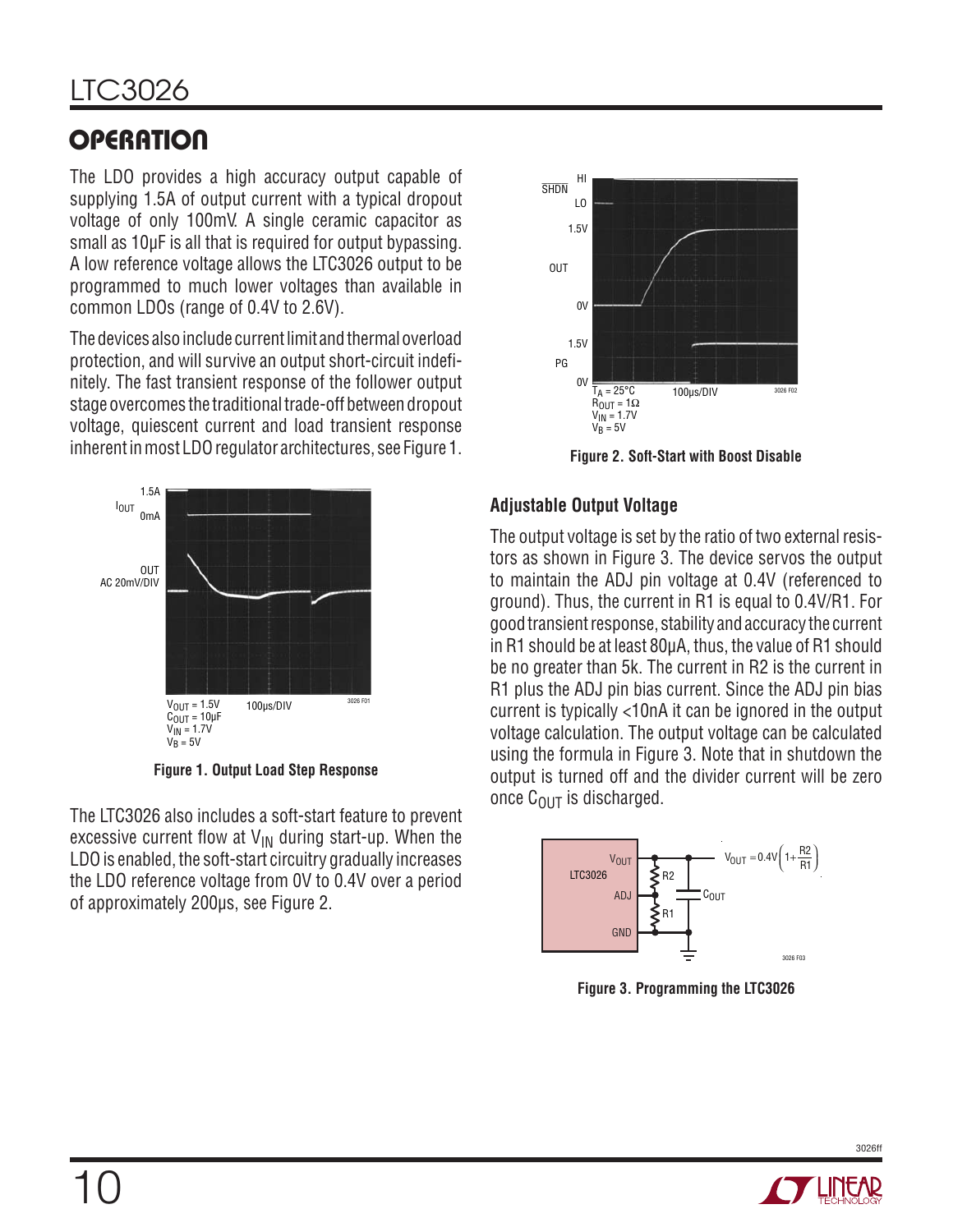The LTC3026 operates at a relatively high gain of 270µV/A referred to the ADJ input. Thus, a load current change of 1mA to 1.5A produces a 400µV drop at the ADJ input. To calculate the change in the output, simply multiply by the gain of the feedback network (i.e.  $1 + R2/R1$ ). For example, to program the output for 1.2V choose  $R2/R1 = 2$ . In this example an output current change of 1mA to 1.5A produces  $-400 \mu$ V  $\bullet$  (1  $+$  2) = 1.2mV drop at the output.

### **Power Good Operation**

The LTC3026 includes an open-drain power good (PG) output pin with hysteresis. If the chip is in shutdown or under UVLO conditions ( $V_{\text{BST}}$  < 4.25V), PG is low impedance to ground. PG becomes high impedance when  $V_{\text{OUT}}$  rises to 93% of its regulation voltage. PG stays high impedance until  $V_{OUT}$  falls back down to 91% of its regulation value. A pull-up resistor can be inserted between PG and a positive logic supply (such as IN, OUT, BST, etc.) to signal a valid power good condition.  $V_{IN}$  should be the minimum operating voltage (1.14V) or greater for PG to function correctly.

#### **Output Capacitance and Transient Response**

The LTC3026 is designed to be stable with a wide range of ceramic output capacitors. The ESR of the output capacitor affects stability, most notably with small capacitors. An output capacitor of 10µF or greater with an ESR of 0.05 $\Omega$  or less is recommended to ensure stability.

X5R

6.3V, 0805 CASE SIZE

The LTC3026 is a micropower device and output transient response will be a function of output capacitance. Larger values of output capacitance decrease the peak deviations and provide improved transient response for larger load current changes. Note that bypass capacitors used to decouple individual components powered by the LTC3026 will increase the effective output capacitor value. High ESR tantalum and electrolytic capacitors may be used, but a low ESR ceramic capacitor must be in parallel at the output. There is no minimum ESR or maximum capacitor size requirements.

Extra consideration must be given to the use of ceramic capacitors. Ceramic capacitors are manufactured with a variety of dielectrics, each with different behavior across temperature and applied voltage. The most common dielectrics used are Z5U, Y5V, X5R and X7R. The Z5U and Y5V dielectrics are good for providing high capacitances in a small package, but exhibit strong voltage and temperature coefficients as shown in Figures 4 and 5. When used with a 2V regulator, a 10µF Y5V capacitor can exhibit an effective value as low as 1µF to 2µF over the operating temperature range. The X5R and X7R dielectrics result in more stable characteristics and are more suitable for use as the output capacitor. The X7R type has better stability across temperature, while the X5R is less expensive and is available in higher values.

A minimum capacitance of 5µF must be maintained at all times on the LTC3026 LDO output.



DC BIAS VOLTAGE (V)

Y5V



**Figure 4. Ceramic Capacitor DC Bias Characteristics Figure 5. Ceramic Capacitor Temperature Characteristics**

CHANGE IN VALUE (%)

CHANGE IN VALUE (%

 $20$ 

0

–20

–40

–60

–80

 $-100\frac{L}{0}$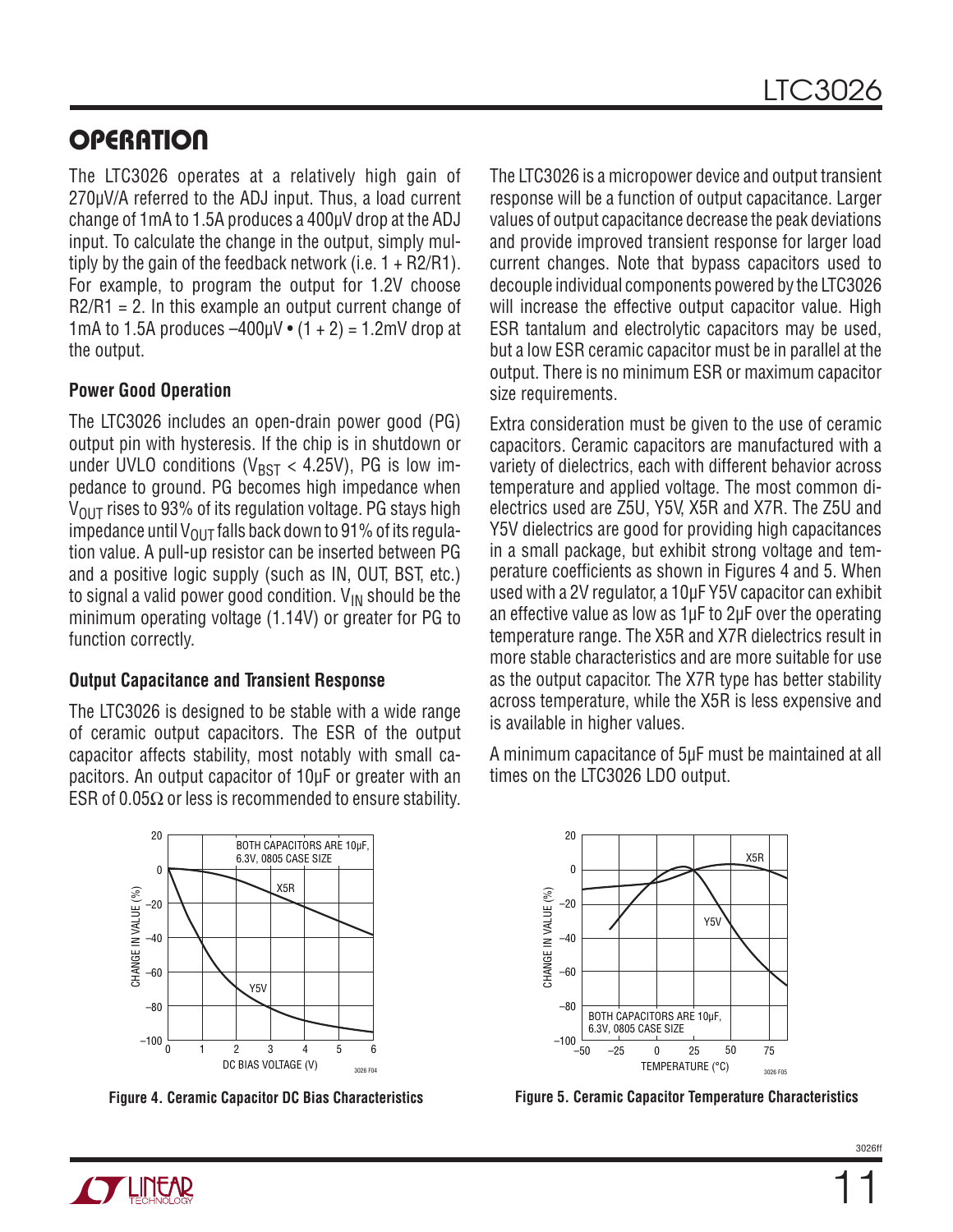### **Boost Converter Component Selection**

A 10 $\mu$ H chip inductor with a peak saturation current ( $I_{\text{SAT}}$ ) of at least 150mA is recommended for use with the internal boost converter. The inductor value can range between 4.7µH to 40µH, but values less than 10µH result in higher switching frequency, increased switching losses, and lower max output current available at the BST pin. See Table 1 for a list of component suppliers.

| <b>SUPPLIER</b> | <b>PART NUMBER</b>                | <b>WEBSITE</b>  |
|-----------------|-----------------------------------|-----------------|
| Coilcraft       | 0603PS-103KB<br>www.coilcraft.com |                 |
| Murata          | LQH2MCN100K02                     | www.murata.com  |
| Taiyo Yuden     | LB2016T100M                       | www.t-yuden.com |
| TDK             | NLC252018T-100K                   | www.TDK.com     |

|  | <b>Table 1. Inductor Vendor Information</b> |
|--|---------------------------------------------|
|  |                                             |

It is also recommended that the BST pin be bypassed to ground with a 4.7µF or greater ceramic capacitor. Larger values of capacitance will not reduce the size of the BST ripple much, but will decrease the ripple frequency proportionally. The BST pin should maintain 1µF of capacitance at all times to ensure correct operation (See the "Output Capacitance and Transient Response" section about capacitor selection). High ESR tantalum and electrolytic capacitors may be used, but a low ESR ceramic must be used in parallel for correct operation.

### **Thermal Considerations**

The power handling capability of the device will be limited by the maximum rated junction temperature (125°C). The majority of the power dissipated in the device will be the output current multiplied by the input/output voltage differential:  $(I_{\text{OUT}})(V_{\text{IN}} - V_{\text{OUT}})$ . Note that the BST current is less than 200µA even under heavy loads, so its power consumption can be ignored for thermal calculations.

The LTC3026 has internal thermal limiting designed to protect the device during momentary overload conditions. For continuous normal conditions, the maximum junction temperature rating of 125°C must not be exceeded. It is important to give careful consideration to all sources of thermal resistance from junction to ambient. Additional heat sources mounted nearby must also be considered.

For surface mount devices, heat sinking is accomplished by using the heat-spreading capabilities of the PC board and its copper traces. Copper board stiffeners and plated through holes can also be used to spread the heat generated by power devices.

A junction-to-ambient thermal coefficient of 40°C/W is achieved by connecting the exposed pad of the MSOP or DFN package directly to a ground plane of about 2500mm2.

### **Calculating Junction Temperature**

Example: Given an output voltage of 1.2V, an input voltage of 1.8V ±4%, an output current range of 0mA to 1A and a maximum ambient temperature of 50°C, what will the maximum junction temperature be?

The power dissipated by the device will be approximately:

 $I_{\text{OUT}(MAX)}(V_{\text{IN}(MAX)} - V_{\text{OUT}})$ 

where:

$$
I_{OUT(MAX)} = 1A
$$
  

$$
V_{IN(MAX)} = 1.87V
$$

so:

 $P = 1A(1.87V - 1.2V) = 0.67W$ 

Even under worst-case conditions LTC3026's BST pin power dissipation is only about 1mW, thus can be ignored. The junction to ambient thermal resistance will be on the order of 40°C/W. The junction temperature rise above ambient will be approximately equal to:

 $0.67W(40^{\circ}$ C/W) = 26.8 $^{\circ}$ C

The maximum junction temperature will then be equal to the maximum junction temperature rise above ambient plus the maximum ambient temperature or:

 $T_A = 26.8$ °C + 50°C = 76.8°C

### **Short-Circuit/Thermal Protection**

The LTC3026 has built-in output short-circuit current limiting as well as overtemperature protection. During short-circuit conditions, internal circuitry automatically limits the output current to approximately 3A. At higher



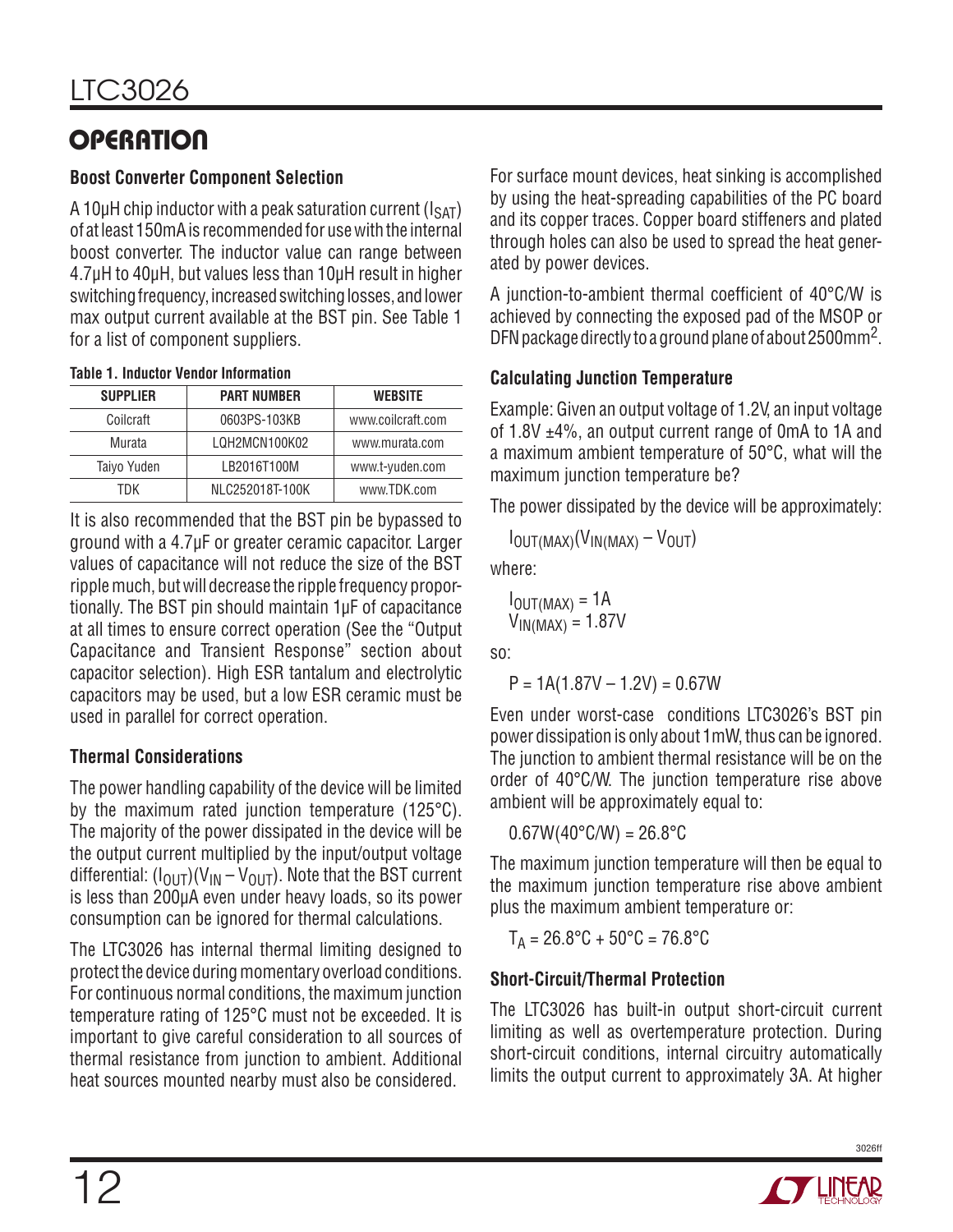temperatures, or in cases where internal power dissipation cause excessive self heating on-chip, the thermal shutdown circuitry will shut down the boost converter and LDO when the junction temperature exceeds approximately 150°C. It will reenable the converter and LDO once the junction temperature drops back to approximately 140°C. The LTC3026 will cycle in and out of thermal shutdown without latchup or damage until the overstress condition is removed. Long term overstress  $(T_{\rm J} > 125^{\circ} \text{C})$  should be avoided as it can degrade the performance or shorten the life of the part.

#### **Reverse Input Current Protection**

The LTC3026 features reverse input current protection to limit current draw from any supplementary power source at the output. Figure 6 shows the reverse output current limit for constant input and output voltages cases. Note: Positive input current represents current flowing into the V<sub>IN</sub> pin of LTC3026.

With  $V_{OUT}$  held at or below the output regulation voltage and  $V_{IN}$  varied, IN current flow will follow Figure 6's curves.  $I_{IN}$  reverse current ramps up to about 16 $\mu$ A as the V<sub>IN</sub> approaches  $V_{\text{OUT}}$ . Reverse input current will spike up as  $V_{IN}$  approaches within about 30mV of  $V_{OUT}$  as the reverse current protection circuitry is disabled and normal operation resumes. As  $V_{IN}$  transitions above  $V_{OIII}$  the reverse current transitions into short-circuit current as long as  $V_{\text{OUT}}$  is held below the regulation voltage.



**Figure 6. Input Current vs Input Voltage Figure 7. Suggested Layout**

#### **Layout Considerations**

Connection from BST and OUT pins to their respective ceramic bypass capacitor should be kept as short as possible. The ground side of the bypass capacitors should be connected directly to the ground plane for best results or through short traces back to the GND pin of the part. Long traces will increase the effective series ESR and inductance of the capacitor which can degrade performance.

With the boost converter enabled, the SW pin will be switching between ground and 5V whenever the BST pin needs to be recharged. The transition edge rates of the SW pin can be quite fast (~10ns). Thus care must be taken to make sure the SW node does not couple capacitively to other nodes (especially the ADJ pin). Additionally, stray capacitance to this node reduces the efficiency and amount of current available from the boost converter. For these reasons it is recommended that the SW pin be connected to the switching inductor with as short a trace as possible. If the user has any sensitive nodes near the SW node, a ground shield may be placed between the two nodes to reduce coupling.

Because the ADJ pin is relatively high impedance (depending on the resistor divider used), stray capacitance at this pin should be minimized (<10pF) to prevent phase shift in the error amplifier loop. Additionally special attention should be given to any stray capacitances that can couple external signals onto the ADJ pin producing undesirable output ripple. For optimum performance connect the ADJ pin to R1 and R2 with a short PCB trace and minimize all other stray capacitance to the ADJ pin.

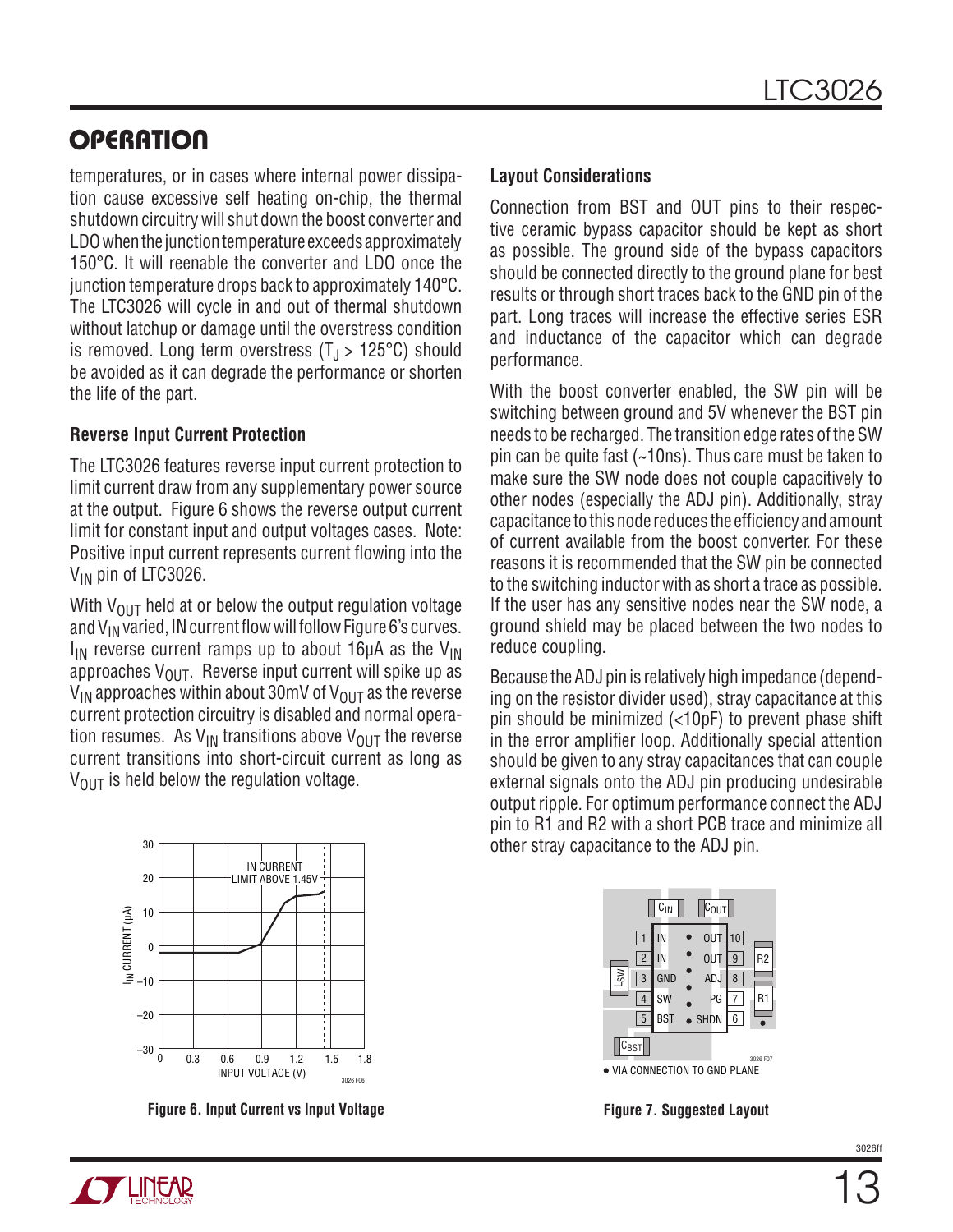## Typical Applications

#### $V_{IN} = 2.5V$ TO ADDITIONAL REGULATORS 10µH **BST BST** SW  $NC \longrightarrow SW$ 4.7µF 1µF LTC3026 LTC3026 끟 ┬ V<sub>OUT1</sub><br>1.8V, 1.5A V<sub>OUT2</sub> IN **OUT** IN **OUT** 1.5V, 1.5A  $\zeta$ <sub>11k</sub>  $\sum$ 14k C<sub>OUT1</sub> C<sub>OUT2</sub><br>10µF **SHDN** ADJ **SHDN** ADJ 10µF  $$4.02k$  $\lessgtr$ 100k  $\leq 4.02k$ **E**100k 4.7µF 1µF GND PG GND PG PG1 |  $\rightarrow$  GND PG  $\rightarrow$  PG2 ŧ BOOT STRAPPED LTC3026 LTC3026 WITH BOOST ENABLED FANOUT: (BOOST DISABLED) 3-LTC3026 FOR VIN <1.4V 3026 TA02 5-LTC3026 FOR VIN >1.4V

#### **Using 1 Boost with Multiple Regulators**

#### **2.5V Output from 3.3V Supply with External 5V Bias**



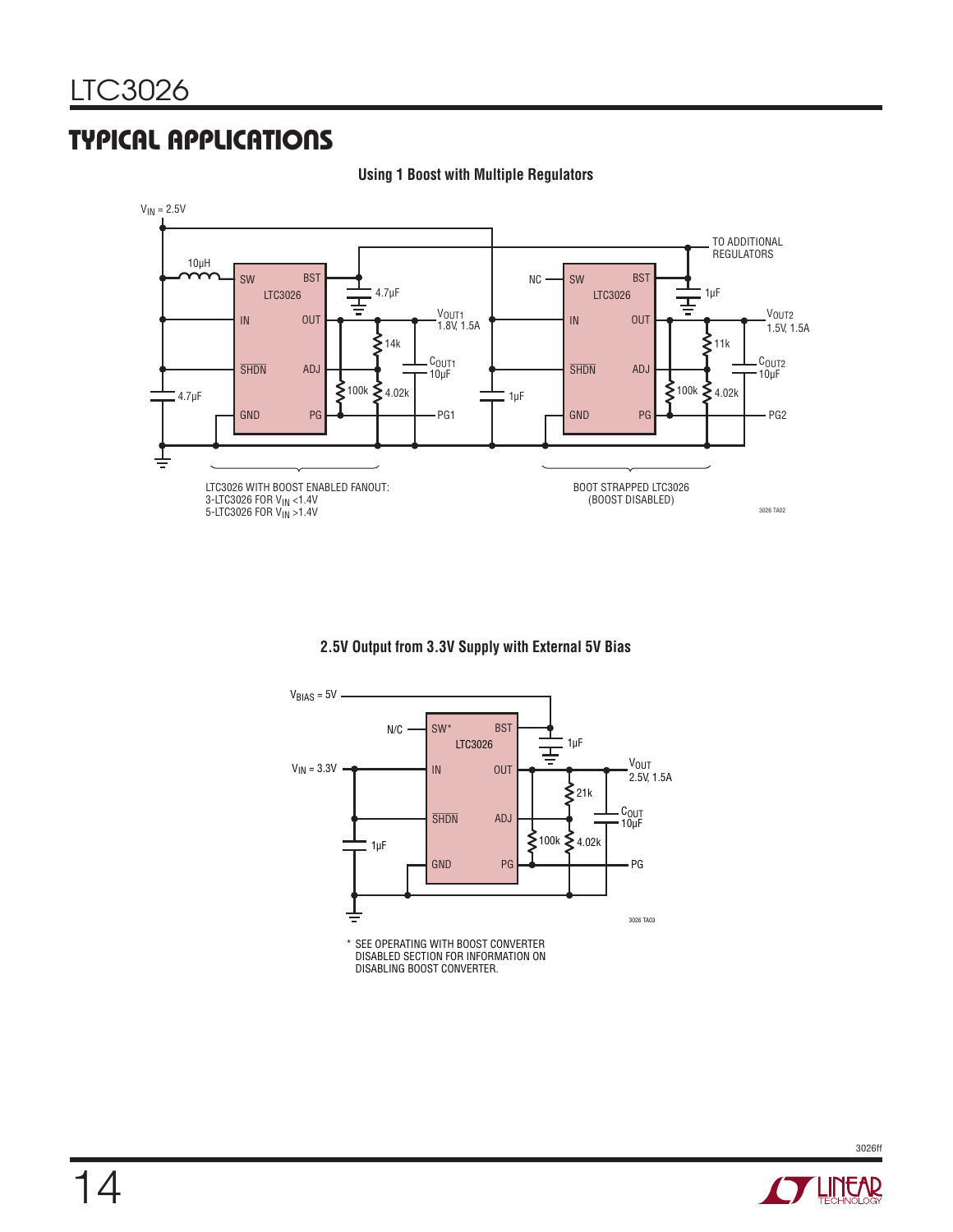### Package Description

**Please refer to http://www.linear.com/designtools/packaging/ for the most recent package drawings.**



- 3. DIMENSION DOES NOT INCLUDE MOLD FLASH, PROTRUSIONS OR GATE BURRS.
- MOLD FLASH, PROTRUSIONS OR GATE BURRS SHALL NOT EXCEED 0.152mm (.006") PER SIDE
- 4. DIMENSION DOES NOT INCLUDE INTERLEAD FLASH OR PROTRUSIONS. INTERLEAD FLASH OR PROTRUSIONS SHALL NOT EXCEED 0.152mm (.006") PER SIDE
- 5. LEAD COPLANARITY (BOTTOM OF LEADS AFTER FORMING) SHALL BE 0.102mm (.004") MAX

6. EXPOSED PAD DIMENSION DOES INCLUDE MOLD FLASH. MOLD FLASH ON E-PAD SHALL NOT EXCEED 0.254mm (.010") PER SIDE.

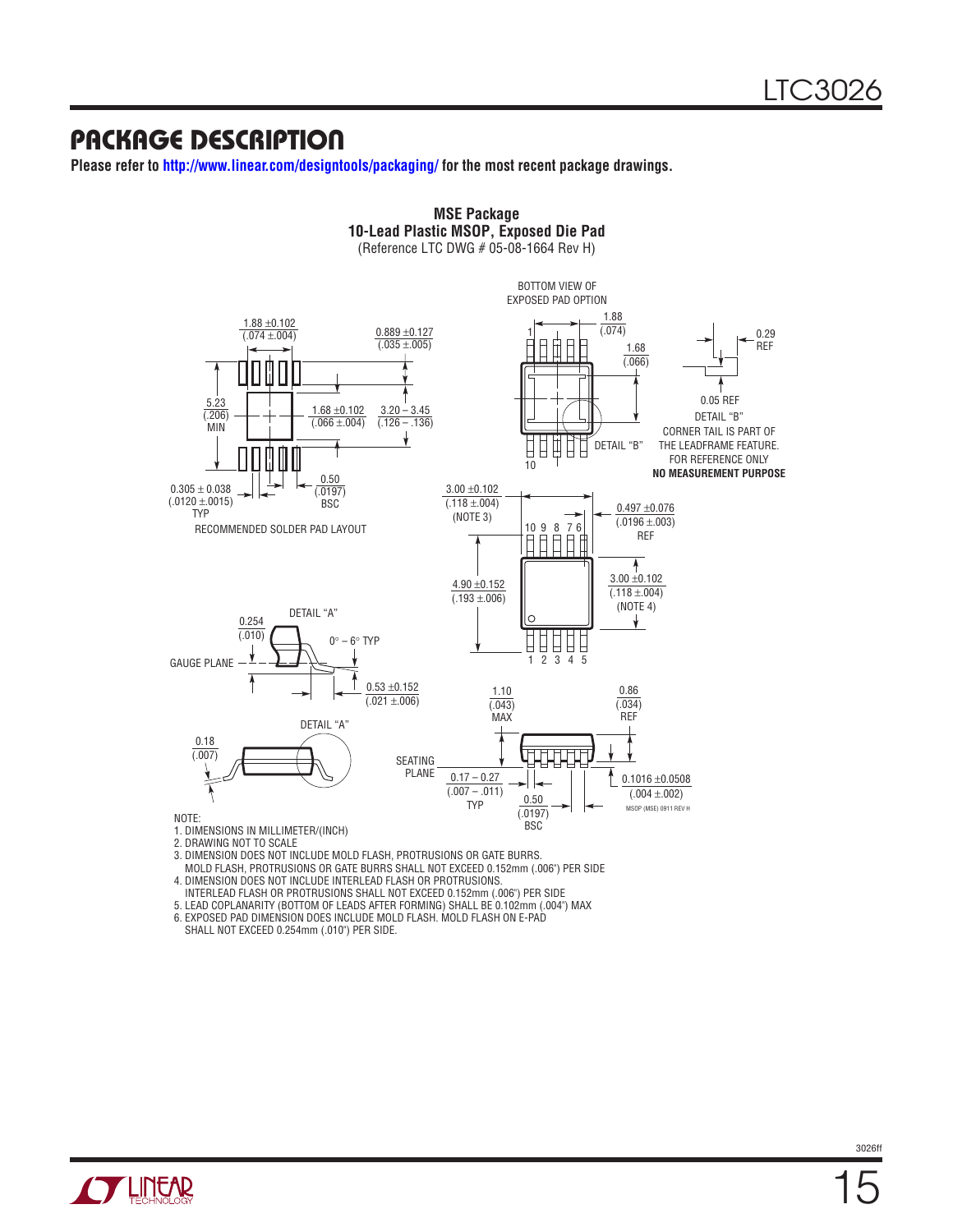## Package Description

**Please refer to http://www.linear.com/designtools/packaging/ for the most recent package drawings.**



5. EXPOSED PAD SHALL BE SOLDER PLATED 6. SHADED AREA IS ONLY A REFERENCE FOR PIN 1 LOCATION ON THE TOP AND BOTTOM OF PACKAGE

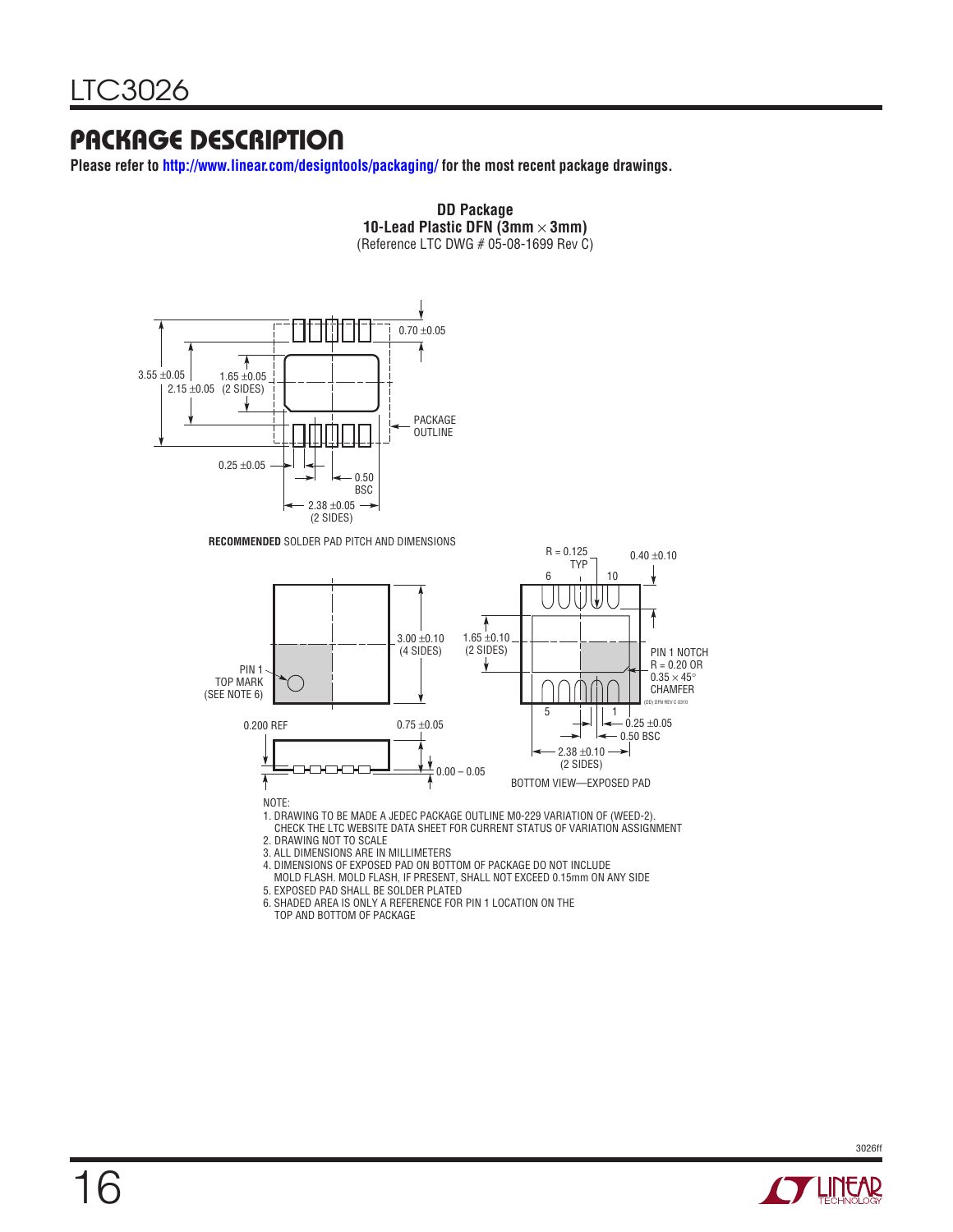## REVISION HISTORY (Revision history begins at Rev D)

| <b>REV</b> | <b>DATE</b> | <b>DESCRIPTION</b>                                                 | <b>PAGE NUMBER</b> |
|------------|-------------|--------------------------------------------------------------------|--------------------|
| D          | 3/10        | Addition to Absolute Maximum Ratings                               |                    |
|            |             | <b>Changes to Electrical Characteristics</b>                       | 3, 4               |
|            |             | <b>Changes to Pin Functions</b>                                    | 7,                 |
|            |             | <b>Changes to Operation Section</b>                                | 9                  |
|            |             | <b>Changes to Typical Applications</b>                             | 14, 18             |
|            |             | <b>Additions to Related Parts</b>                                  | 18                 |
| F          | 5/11        | Remove I-grade in Note 8.                                          | 4                  |
|            | 8/12        | Added I-grade ordering information                                 | 2                  |
|            |             | Updated I-grade testing assurances, Note 8                         | 4                  |
|            |             | Modified boost converter disablement methodology                   | 7,9                |
|            |             | Modified Boost with Multiple Regulators schematic and deleted note | 14                 |